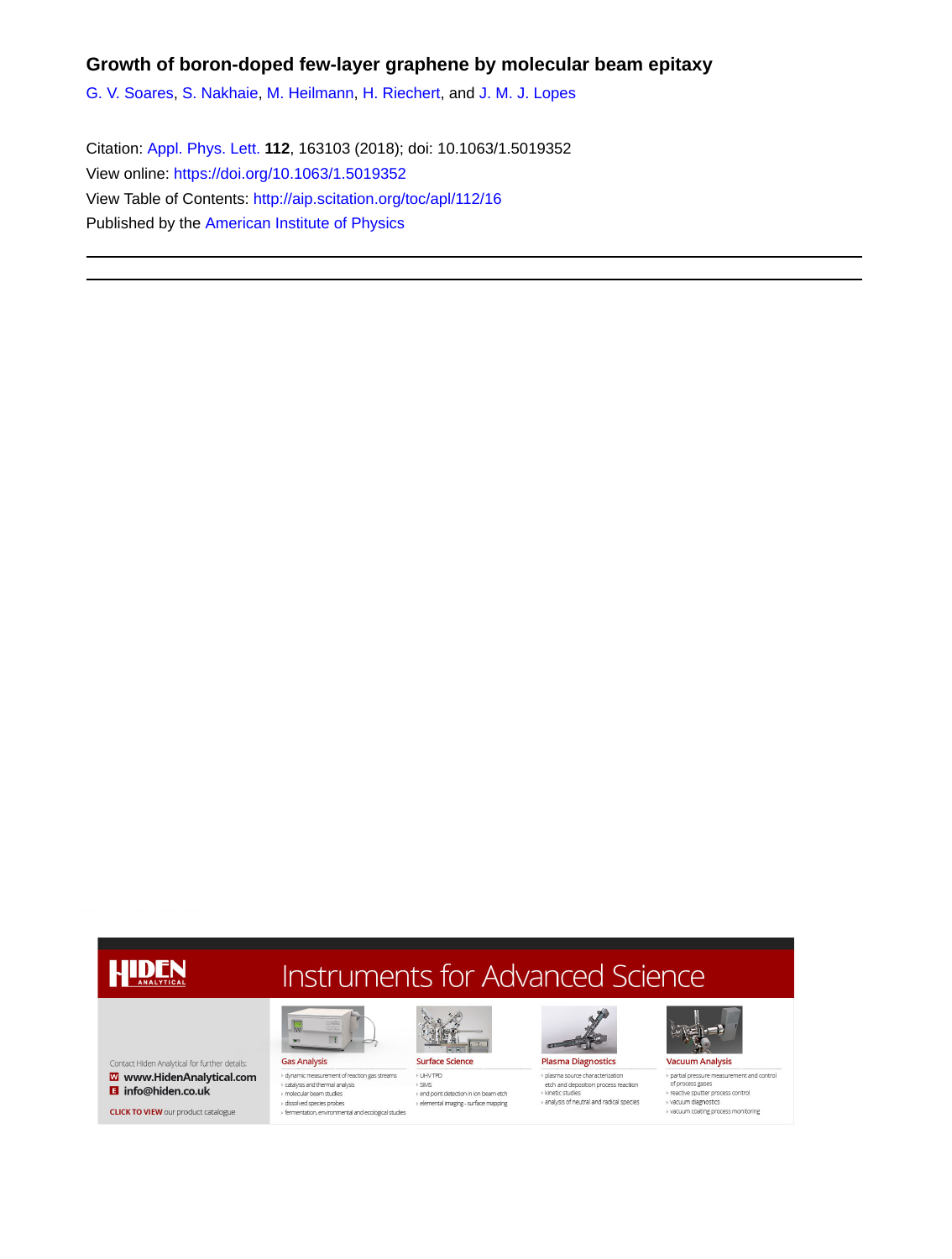

## [Growth of boron-doped few-layer graphene by molecular beam epitaxy](https://doi.org/10.1063/1.5019352)

G. V. Soares,<sup>1,a),b)</sup> S. Nakhaie,<sup>2</sup> M. Heilmann,<sup>2</sup> H. Riechert,<sup>2</sup> and J. M. J. Lopes<sup>2</sup> <sup>1</sup>Instituto de Física, UFRGS, Porto Alegre, RS 91501-970, Brazil<br><sup>2</sup>Paul Drude Institut für Eestkörperelektronik Leibniz Institut im  $^{2}$ Paul-Drude-Institut für Festkörperelektronik, Leibniz-Institut im Forschungsverbund Berlin e.V., Hausvogteiplatz 5-7, 10117 Berlin, Germany

(Received 13 December 2017; accepted 3 April 2018; published online 17 April 2018)

We investigated the growth of boron-doped few-layer graphene on  $\alpha$ -Al<sub>2</sub>O<sub>3</sub> (0001) substrates by molecular beam epitaxy using two different growth approaches: one where boron was provided during the entire graphene synthesis and the second where boron was provided only during the second half of the graphene growth run. Electrical measurements show a higher p-type carrier concentration for samples fabricated utilizing the second approach, with a remarkable modulation in the carrier concentration of almost two orders of magnitude in comparison to the pristine graphene film. The results concerning the influence of the boron flux at different growth stages of graphene on the electrical and physicochemical properties of the films are presented. Published by AIP Publishing. <https://doi.org/10.1063/1.5019352>

Graphene has attracted much attention in the last few years due to its outstanding properties such as high mobility of charge carriers ( $\mu$  > 100 000 cm<sup>2</sup>/Vs even at room temper-ature),<sup>[1](#page-4-0)</sup> high mechanical strength, $\frac{2}{\pi}$  $\frac{2}{\pi}$  $\frac{2}{\pi}$  high thermal conductivity, $3$  large specific surface area, and optical transparency.<sup>[4](#page-4-0)</sup> These properties make this material very attractive for a wide range of applications including high-frequency transistors, touch and flexible screens, ultra-sensitive sensors for gas, strain and chemicals, and electrochemical energy appli-cations.<sup>[5](#page-4-0)</sup> However, limitations and challenges still remain in order to employ graphene with its full potential in these applications. For instance, one of the main issues for electronic applications is the fact that graphene is a zero bandgap material. Substitutional doping is among the most efficient and controlled methods to tailor the properties of graphene. Previous works have shown that the introduction of nitrogen dopants can open a bandgap in graphene $6,7$  and also increase its carrier concentration.<sup>[8](#page-5-0)</sup> Nitrogen and boron can induce ntype and p-type doping in graphene, respectively, but unintentional p-type doping can occur in pristine graphene due to species absorbed from the atmosphere such as oxygen and water vapor.<sup>[9](#page-5-0)</sup> Since uncontrolled p-type doping is easily achieved in graphene, a higher research effort was devoted to nitrogen-doping in order to produce n-type graphene. However, it remains mandatory to modulate graphene electronic properties by controlled doping of the p-type and/or the n-type and at the same time to avoid the presence of undesirable contaminants. In this way, the investigation of boron-doped graphene has gained increasing attention. Boron-doped graphene has been shown to be of high utility in several applications including hydrogen storage<sup>[10](#page-5-0)</sup> and  $oxygen reduction in fuel cells, <sup>11</sup> in supercapacitor electrodes$  $oxygen reduction in fuel cells, <sup>11</sup> in supercapacitor electrodes$  $oxygen reduction in fuel cells, <sup>11</sup> in supercapacitor electrodes$ due to the high electrical conductivity and large surface area, $^{12}$  $^{12}$  $^{12}$  and in ultrasensitive gas sensors.<sup>[13](#page-5-0)</sup> Different methods have been employed to synthesize boron-doped graphene, including chemical vapor deposition  $(CVD)$ , $^{13}$  thermal

annealing, $14$  and micromechanical exfoliation of boron-doped graphite.<sup>[15](#page-5-0)</sup> Despite the significant progress that has been achieved, the controlled growth of B-doped graphene on a wide variety of substrates, such as dielectrics and/or semiconductors, remains a challenge.

A growth method that offers potential to achieve this task is molecular beam epitaxy (MBE), which is a wellestablished technique for the production of high-quality sin-gle crystal semiconductors and doped semiconductor layers.<sup>[16](#page-5-0)</sup> MBE has also been used to grow graphene layers on several substrates with different degrees of success $17-20$  $17-20$  $17-20$  but has not been explored for graphene doping. The possibility of growing graphene directly on a dielectric substrate and of achieving precise control over thickness and doping levels makes MBE a promising technique for the synthesis of dopedgraphene. In the present work, we report on the MBE growth of boron-doped few-layer graphene on  $\alpha$ -Al<sub>2</sub>O<sub>3</sub> (0001) substrates. Boron doping of few-layer graphene was investigated following two different growth approaches: one where boron was added during the entire graphene synthesis and the second where boron was added only during the second half of the graphene growth run. Although the method (1) resulted in a higher concentration of boron atoms in the graphene films, the latter achieved a higher p-type carrier concentration. The results concerning the influence of the boron flux at different stages of few-layer graphene growth on the electrical and physicochemical properties of the graphene films will be presented.

Starting samples were  $1 \text{ cm} \times 1 \text{ cm}$  large  $\alpha$ -Al<sub>2</sub>O<sub>3</sub> (0001). The high thermal stability of  $Al_2O_3$  allows us to use high sample temperatures during MBE growth. The substrates were back-coated with  $1 \mu m$  thick Ti (to allow for non-contact heating by radiation), cleaned using standard solvents, and loaded in the preparation chamber of the MBE system for outgassing at  $300^{\circ}$ C for 1 h. Finally, the substrates were transferred to the growth chamber, which is equipped with an e-beam evaporator filled with a pyrolytic graphite target (for C evaporation) and a high-temperature effusion cell for evaporation of elemental B. The samples were heated up to  $950\,^{\circ}\text{C}$  (the temperature was determined

a)On leave from Paul-Drude-Institut für Festkörperelektronik, 10117 Berlin, Germany.

b)Author to whom correspondence should be addressed: [gabriel.soares@](mailto:gabriel.soares@ufrgs.br) [ufrgs.br](mailto:gabriel.soares@ufrgs.br)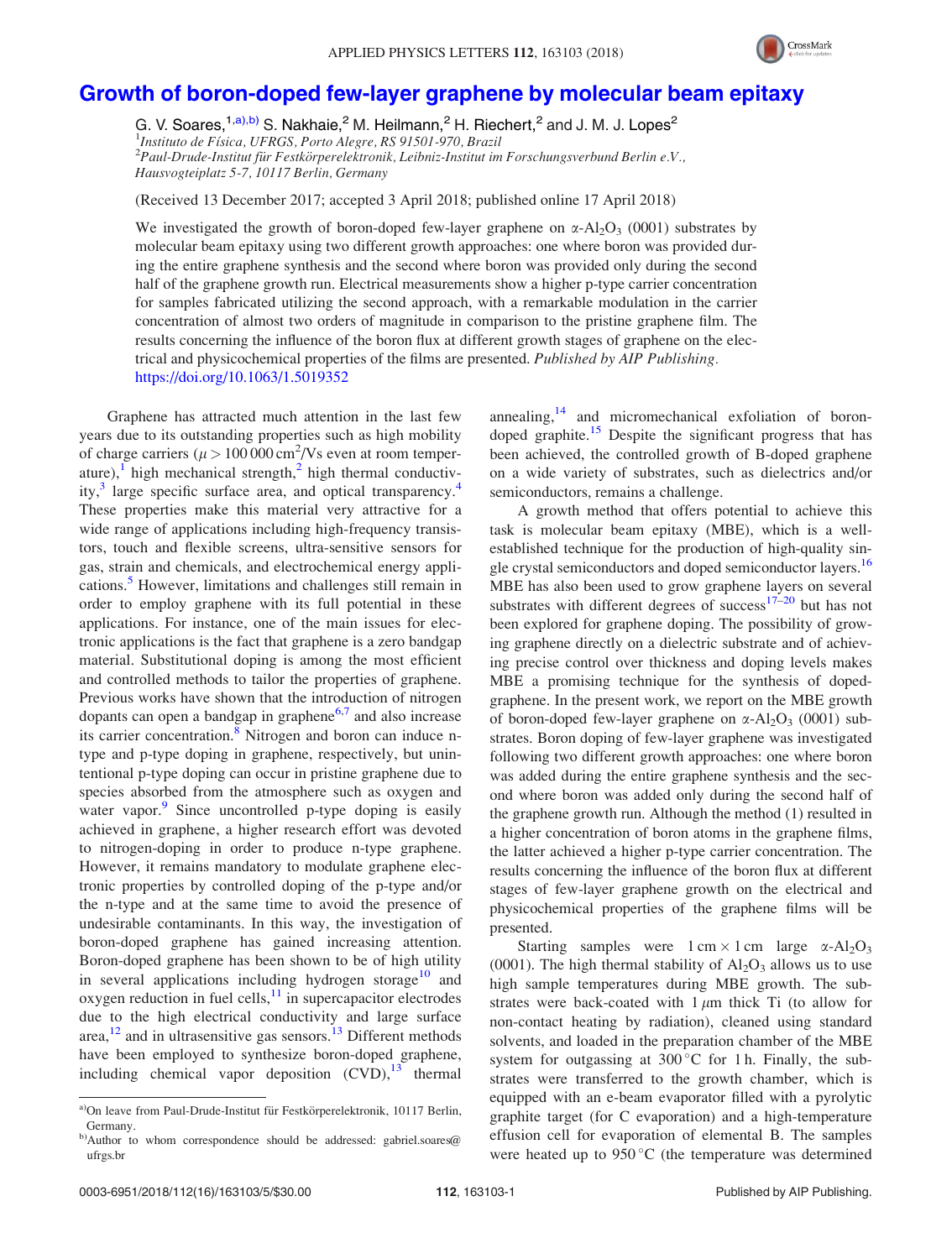<span id="page-2-0"></span>using a pyrometer at a wavelength of 940 nm), and then, a power of 750 W was applied to the e-beam. Under these conditions (at a pressure of  $5 \times 10^{-8}$  mbar), a  $\sim$ 3 monolayer (ML) thick graphene film is grown after 10 min, as determined by atomic force microscopy profile measurements taken at the edges of the film. Boron was introduced into the films by two different approaches: a one-step doping approach (here after called 1), where the boron and carbon source shutters were opened simultaneously and the growth/ doping process was kept for 10 min; and a two-step doping approach (here after called 2), where the  $Al_2O_3$  surface was exposed only to the C beam for an interval of 5 min, followed by another 5 min interval in which B is added to the process. This yields a total growth time of 10 min, as the one used in approach 1. The two approaches were compared taking into account the influence of the employed boron flux (varied from  $\leq 6.8 \times 10^{11}$  to  $1.5 \times 10^{13}$  atoms/cm<sup>2</sup> s) in the electrical and physicochemical properties of synthesized layers. In order to modulate the boron flux, the temperature of the effusion cell utilized for B evaporation was varied from  $1550^{\circ}$ C to  $1950^{\circ}$ C. Please note that the lowest B flux that could be detected by quadrupole mass spectrometry in an UHV test chamber operating at a base pressure of  $\sim 10^{-9}$ mbar was  $6.8 \times 10^{11}$  atoms/cm<sup>2</sup> s, for a corresponding cell temperature of  $1750^{\circ}$ C.

Raman spectroscopy analyses were carried out using a 473 nm wavelength laser. The spectra were obtained with a spatial resolution of  $1 \mu m$ . Several measurements performed at different locations on the sample surface allowed for checking the layer homogeneity. X-ray photoelectron spectroscopy (XPS) measurements were performed using an Al  $\text{K}\alpha$  X-ray source. The samples were outgassed at 250 °C for 30 min prior to the XPS measurements. The carrier density and mobility were obtained by magnetotransport measurements in a van der Pauw geometry at room temperature and at a magnetic field of 0.6 T.

Figure 1 shows the XPS measurements of the B 1s energy region. XPS was employed to confirm the presence of B and to identify the chemical environment of the B atoms. The spectrum of the film grown for 10 min (without boron), hereafter called non-doped, is presented with full black circles, where no visible signal of boron can be detected (within the sensitivity of 1 at. %). The data for approaches 1 (triangles) and 2 (squares) are also plotted, where in both cases the highest boron cell flux and temperature (1.5  $\times$  10<sup>13</sup> atoms/cm<sup>2</sup> s and 1950 °C, respectively) were employed. By analyzing the survey spectra (data not shown) of approaches 1 and 2, we determined the boron atomic concentration in the graphene film as 10 at. % and 7.6 at. %, respectively. Three different bonding configurations are observed: boron bonded to carbon (at  $186.5 \text{ eV}$ , red line),<sup>21</sup> to boron (at  $187.6 \text{ eV}$ , blue line),<sup>[21](#page-5-0)</sup> and to oxygen (189.2 eV, pink line). $22$  Boron bonded to carbon one can be attributed to substitutional boron within the graphene lattice and/or bonded to graphene domain boundaries. The second can be due to interstitial boron in the graphene film or boron located at the surface. The third contribution is probably related to a partial oxidation of this boron and/or of edge-bonded boron<sup>13</sup> when the sample is exposed to the atmosphere (between MBE growth and the XPS measurement). Interestingly,



FIG. 1. X-ray photoelectron spectroscopy of the B 1s energy region for the following samples: non-doped (circles) graphene and B-doped graphene obtained by approaches 1 (triangles) and 2 (squares). The main energy regions for boron bonded to carbon (red), to boron (blue), and to oxygen (pink) are indicated. A.u. stands for arbitrary units.

although approach 2 uses only half of the B nominal dose used in approach 1 (in practice, XPS shows that approach 1 leads to a  $\sim$ 30% higher B total incorporation), the sample prepared using approach 2 shows a larger fraction  $(\sim 80\%)$ of boron bonded to carbon when compared to the one obtained via approach 1 ( $\sim$ 50%). This reveals that boron is more efficiently incorporated in the graphene lattice as an impurity when the MBE growth approach 2 is employed. This result is intriguing, and the origin is not clear at this moment and requires further investigation. Nevertheless, we consider as a logical assumption that this behavior is directly related to the growth mechanisms of graphene on sapphire. It is known that the growth process involves two main stages: nucleation of islands followed by their lateral growth and coalescence. In the growth approach 2, boron is provided only after the graphene nucleation already took place and at least a monolayer of graphene covers the surface. For approach 1, boron is provided during the entire growth process. Hence, in terms of graphene nucleation and growth and B incorporation, approach 1 represents a substantially different and likely more complex scenario which can result in a less efficient incorporation of boron impurity atoms in the graphene lattice.

In Figure [2,](#page-3-0) the Raman spectra collected for samples prepared with different boron fluxes using approaches 1 (left-hand side) and 2 (right-hand side), as well as for the non-doped graphene, are shown. It is possible to observe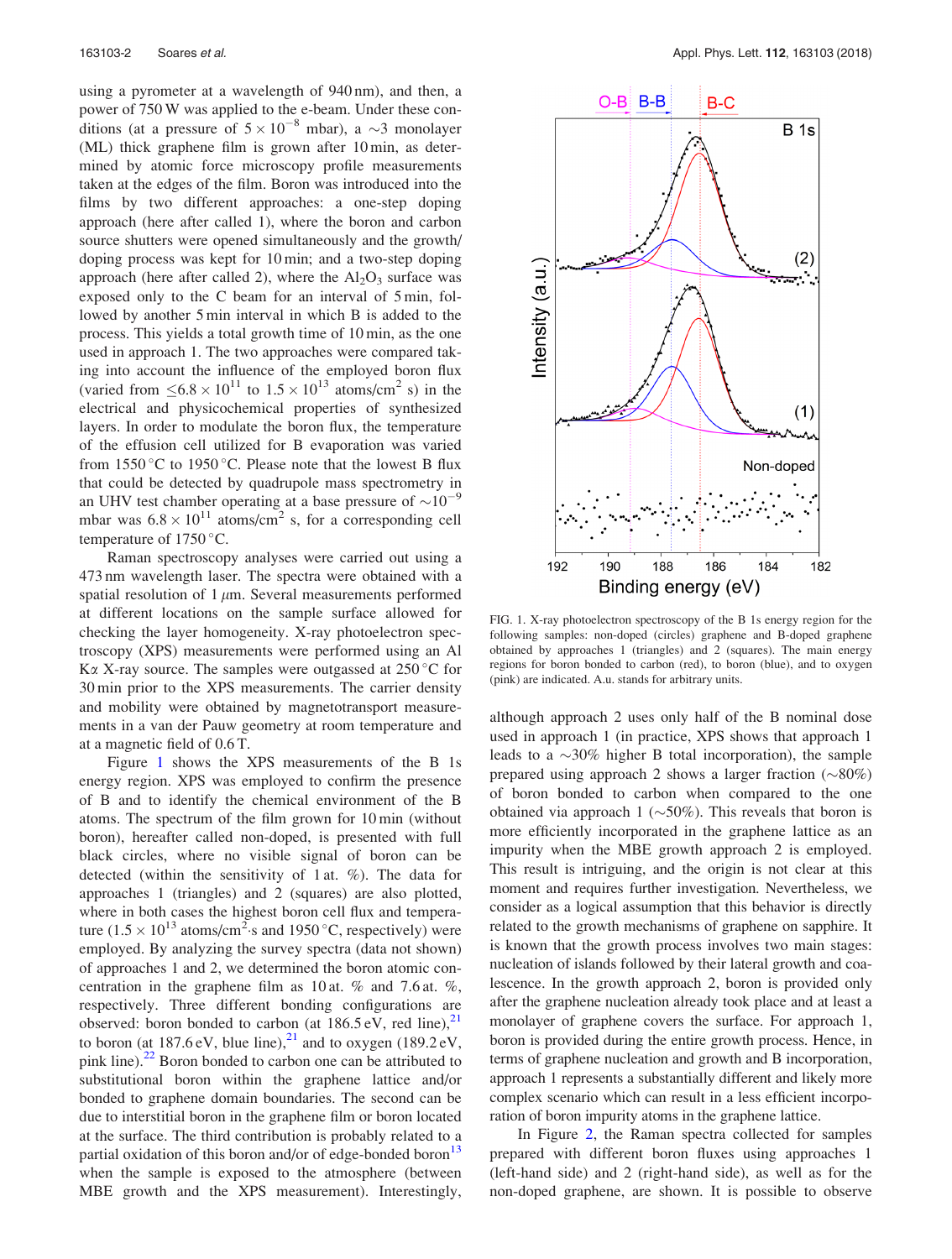<span id="page-3-0"></span>

FIG. 2. Raman spectra for the non-doped sample (black) and samples doped using the indicated boron fluxes, for approaches 1 (a) and 2 (b).  $\Phi_B$  stands for boron flux in atoms/ $\text{cm}^2$ ·s units. A.u. stands for arbitrary units.

several features in the Raman spectra, which confirms the growth of graphene. By analyzing the spectra, we identify the G peak around  $\sim$ 1580 cm<sup>-1</sup> attributed to the presence of sp<sup>2</sup> bonded carbon atoms. The D peak localized at around  $1350 \text{ cm}^{-1}$  and the D' peak at  $\sim 1620 \text{ cm}^{-1}$  are related to a disorder-induced mode due to the existence of point defects, domain boundaries, and dopants. Finally, at  $\sim$ 2700 cm<sup>-1</sup>, the 2D peak is observed. The presence of these four peaks is consistent with the growth of nanocrystalline few-layer graphene films on  $Al_2O_3(0001)$  by MBE.<sup>18,20,23</sup> The thickness of the resulting graphene film was estimated using atomic force microscopy (data not shown), yielding a 1 nm thick film. This is approximately 3 layers of graphene (a graphene single layer has a thickness of  $3.35 \text{ Å}$ ). However, we do not observe the characteristic asymmetric shape of the 2D peak associated with AB-stacked trilayer graphene $^{24}$  $^{24}$  $^{24}$  but rather a symmetric shape that might be associated with a turbostratic stacking arrangement between the graphene adjacent layers.<sup>[18](#page-5-0)</sup> When boron is added during growth using both approaches, we observe systematic changes in the Raman spectra, such as a blue shift in the G and 2D peaks and a reduction of the 2D peak intensity. Figures  $3(a)$  and  $3(b)$ show the 2D and G peak positions for doping approaches 1 and 2 as a function of the boron cell temperature and flux, respectively. In both cases, a blue shift is observed, which can be attributed mainly to the boron doping effect in gra-phene as the p-type.<sup>[8,25](#page-5-0)</sup> G peak shifts of up to 8 and  $10 \text{ cm}^{-1}$ are observed for the films prepared using approaches 1 and 2 under the highest B flux, respectively. For the 2D peak, the corresponding values are 6.5 and 7.5  $cm^{-1}$ , respectively.

Please note that boron incorporation should lead to local strain in the graphene lattice which can also promote a shift in the G and 2D peaks. $26$  However, in our discussion, we consider the doping effect in the G and 2D peak positions to be more pronounced than the mechanical one, which is corroborated by our electrical results presented in Fig. [4](#page-4-0).

The intensity of the G and 2D peaks also changes with doping. Particularly, the 2D peak intensity decreases with the shift of the Fermi level position. This can be observed by considering the ratio between the areas of the 2D and G peaks [see Fig.  $3(c)$ ]. A decrease in  $A_{2D}/A_G$  takes place as



FIG. 3. (a) 2D and (b) G peak positions and the (c) 2D to G peak area ratio, plotted as a function of the boron cell temperature (bottom X-axis) and boron flux (top X-axis) for doped graphene films synthesized using approaches 1 (black squares) and 2 (red circles). The lines are only to guide the eyes.

the utilized boron flux increases, a behavior that is compatible with an increase in the doping level in the graphene film. Previous work<sup>[25](#page-5-0)</sup> reported that a 2D/G ratio lower than 0.6, which is obtained for boron fluxes higher than  $6.7 \times 10^{11}$ atoms/cm<sup>2</sup>·s, can be related to a carrier concentration  $N_p > 4$  $\times$  10<sup>13</sup> cm<sup>2</sup>. This is consistent with the electrical measurements that will be presented later.

In general, the Raman results of the samples prepared using approaches 1 and 2 seem to indicate, in particular for the films synthesized under the highest B flux, that the 2 steps of the growth approach result into a higher carrier concentration. This is in agreement with the XPS data shown in Fig. [1](#page-2-0), where a higher portion of substitutional boron is obtained using approach 2.

Figure  $4(a)$  shows the carrier concentration as a function of boron cell temperature/flux for the samples prepared using approaches 1 (black squares) and 2 (red circles). The non-doped graphene film exhibits a carrier concentration of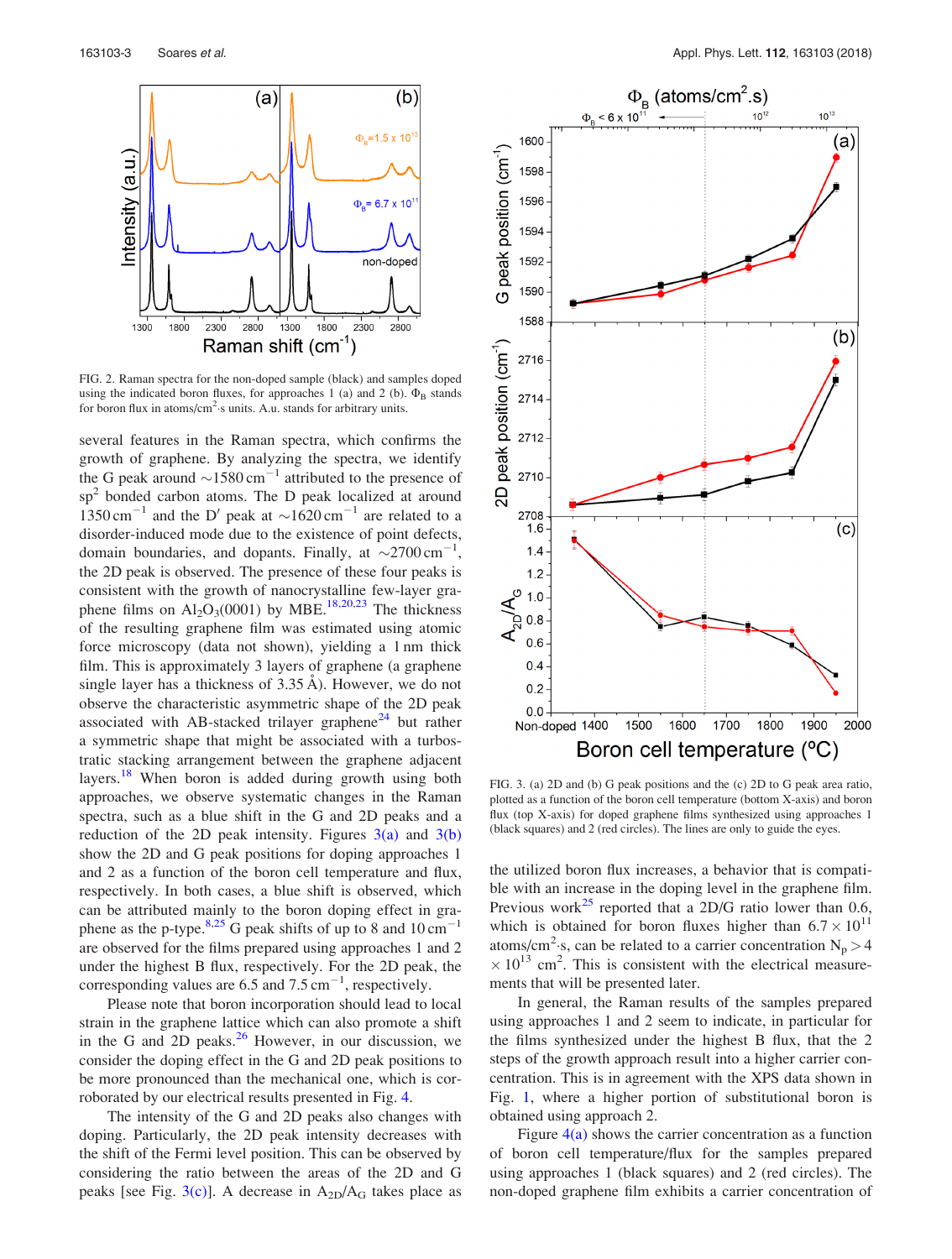<span id="page-4-0"></span>

FIG. 4. (a) Charge carrier concentration and (b) charge carrier mobility as a function of the boron cell temperature (bottom X-axis) and boron flux (top X-axis) doped graphene films synthesized using approaches 1 (black squares) and 2 (red circles). The lines are only to guide the eyes.

 $\sim$ 1  $\times$  10<sup>12</sup> cm<sup>-2</sup>, with p-type doping. This doping type is consistent with previous reports for graphene on  $Al_2O_3$  prepared either by CVD or MBE.<sup>18,20,27</sup> Increasing boron flux leads to an increase in the carrier concentration for both approaches, where the carrier concentration is higher for approach 2 for all investigated fluxes. For a flux of  $1.5 \times 10^{13}$ atoms/cm<sup>2</sup>·s, a maximum of  $8 \times 10^{13}$  cm<sup>-2</sup> and  $4 \times 10^{13}$  $\text{cm}^{-2}$  for approaches 2 and 1, respectively, has been found. The higher carrier concentration obtained for approach 2 is corroborated by the other results, namely, a higher concentration of boron bonded to carbon (as show by XPS) and a higher blue shift of the G and 2D Raman peaks. This suggests that approach 2 is more efficient than approach 1 to achieve growth of B-doped graphene via MBE.

Figure  $4(b)$  shows the charge carrier mobility as a function of the boron cell temperature/flux. The pristine film exhibits a mobility of  $320 \text{ cm}^2/\text{V}$  s, which is higher than what was previously reported by our group also for graphene grown on  $Al_2O_3(0001)$  using MBE.<sup>[18,20](#page-5-0)</sup> This is probably due to the lower carrier concentration of the pristine graphene films studied here ( $\sim 10^{12}$  instead of  $\sim 10^{13}$  cm<sup>-2</sup> as reported  $in^{18,20}$ ) and/or to the lower density of defects present in the few-layer graphene of this work. The reason behind the improvement in the electrical properties (when compared to previous works) can be the employment of different conditions for the carbon source (e.g., the higher carbon flux utilized in this work). It is expected that the choice of source and the corresponding operation conditions can impact the properties of the resulting MBE-grown graphene.<sup>[28](#page-5-0)</sup> Finally, for the doped films, a similar trend is observed for samples prepared using growth approaches 1 and 2: a reduction in mobility when boron flux is increased, which is anticipated due to the creation of a higher number of scattering centers in the graphene lattice. However, differently from the charge carrier concentration, no clear distinction between the values obtained for samples prepared by approaches 1 and 2 can be seen. This might be related to the complex scenario involving charge carrier scattering in these samples. Given the fact that, besides the incorporation of B in the films, other structural imperfections such as point defects and grain boundaries will also contribute to a decrease in mobility, even small fluctuations in the formation and interplay between these type of defects during growth and B incorporation (e.g., filling of vacancies by B atoms and modification of the grain boundary regions due to B incorporation) could be one of the reasons behind the variability observed in mobility.

In summary, we investigated the boron doping of fewlayer graphene grown by MBE on  $Al_2O_3(0001)$ . Two different doping approaches were employed, while the boron flux was varied in a wide range: one with a simultaneous growth/ doping of graphene and the second with a nucleation step followed by a growth/doping step. The XPS results show the incorporation of boron in the graphene lattice. Raman analysis indicates a systematic increase in the graphene p-type doping level when boron emission is increased. Electrical measurements demonstrate a higher carrier concentration for approach 2, which indicates a more efficient doping activation when compared to approach 1. Finally, a remarkable modulation in the carrier concentration in graphene could be obtained (almost two orders of magnitude), which is relevant for several applications in electronic devices and electrochemistry.

G.V.S. would like to acknowledge CAPES-Humboldt fellowship number 1675-14-1. The authors would like to thank J.M. Wofford for fruitful discussions and H.-P. Schönherr, M. Höricke, and C. Hermann for their dedicated maintenance of the MBE system. Furthermore, the authors appreciate the critical reading of the manuscript by Stefano Cecchi.

- <sup>1</sup>A. K. Geim and K. S. Novoselov, [Nat. Mater.](https://doi.org/10.1038/nmat1849) 6, 183 (2007).
- <sup>2</sup>C. Lee, X. Wei, J. W. Kysar, and J. Hone, [Science](https://doi.org/10.1126/science.1157996) 321(5887), 385–388 (2008).
- 3 A. A. Balandin, S. Ghosh, W. Bao, I. Calizo, D. Teweldebrhan, F. Miao, and C. N. Lau, [Nano Lett.](https://doi.org/10.1021/nl0731872) 8, 902 (2008).
- <sup>4</sup>G. Eda, G. Fanchini, and M. Chhowalla, [Nat. Nanotechnol.](https://doi.org/10.1038/nnano.2008.83) 3, 270 (2008).
- <sup>5</sup>A. C. Ferrari, F. Bonaccorso, V. Falko, K. S. Novoselov, S. Roche, P. Bøggild, S. Borini, F. H. L. Koppens, V. Palermo, N. Pugno et al., [Nanoscale](https://doi.org/10.1039/C4NR01600A) <sup>7</sup>, 4598 (2015). <sup>6</sup>
- <sup>6</sup>D. Usachov, O. Vilkov, A. Grüneis, D. Haberer, A. Fedorov, V. K. Adamchuk, A. B. Preobrajenski, P. Dudin, A. Barinov, M. Oehzel et al., [Nano Lett.](https://doi.org/10.1021/nl2031037) 11, 5401 (2011).
- $^{7}$ D. Wei, Y. Liu, Y. Wang, H. Zhang, L. Huang, and G. Yu, [Nano Lett.](https://doi.org/10.1021/nl803279t) 9, 1752 (2009).